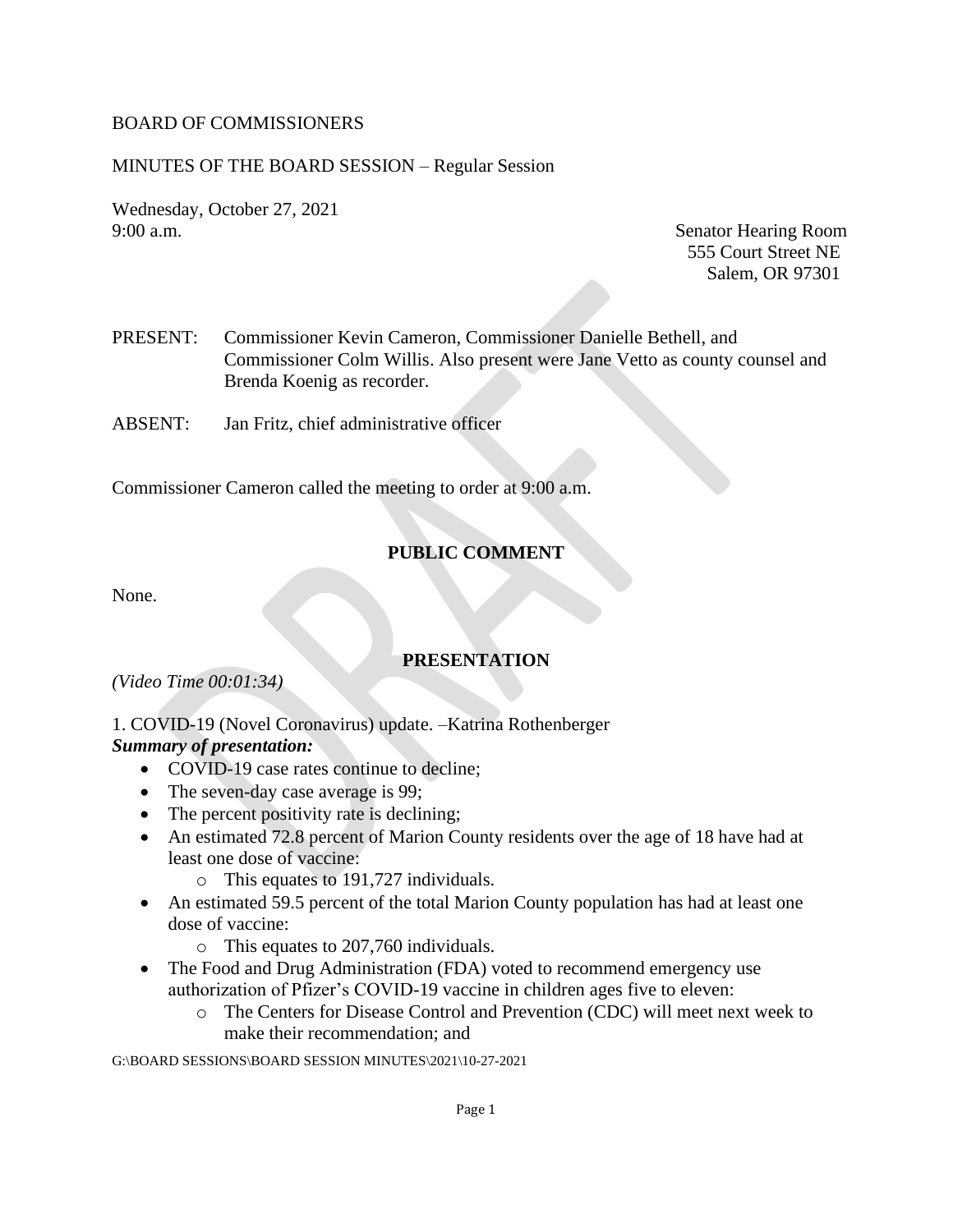- o The Western States Scientific Safety Review Workgroup will review the FDA and CDC recommendations and the data, and then make their recommendation to the governors of the western states.
- Health and Human Services (HHS) is working with the following community-based organizations to help improve vaccination rates:
	- o Pineros y Campesinos Unidos del Noroeste (PCUN);
	- o Interface Network;
	- o Mano a Mano;
	- o Woodburn Ambulance;
	- o Falck Northwest; and
	- o Others.
- Testing for COVID-19 is not widely available:
	- o HHS met with the Oregon Health Authority and their contractor, Curative, to discuss adding additional testing capacity in Marion County;
	- o The county would provide a location;
	- o The Curative team takes care of all logistics including the following:
		- Collecting samples;
		- Sending samples to the lab; and
		- Calling individuals with their test results:
		- It takes one to two days for individuals to receive test results.
	- o The test is a PCR test, not a rapid test; and
	- o The project is in the planning stages, but HHS is working towards bringing additional testing to Salem and Woodburn.

## *Board discussion:*

• HHS is working with Curative on the possibility of testing at schools.

# *(Video Time 00:12:34)*

## 2. Wildfire recovery update. –Scott McClure

# *Summary of presentation:*

- It has been 13 months since the fires;
- An estimated 40 percent of homes needing repair or replacement have applied for building permits;
- An estimated 53 percent of homes needing repair or replacement have applied for septic permits;
- Following is the status of county-led recovery projects:
	- o Financial needs analysis:
		- Consultants are assisting the City of Gates with developing operating procedures for their new financial software and utility billing system.
	- o Communications and outreach:
		- Work is continuing on the santiamrecovery.org website; and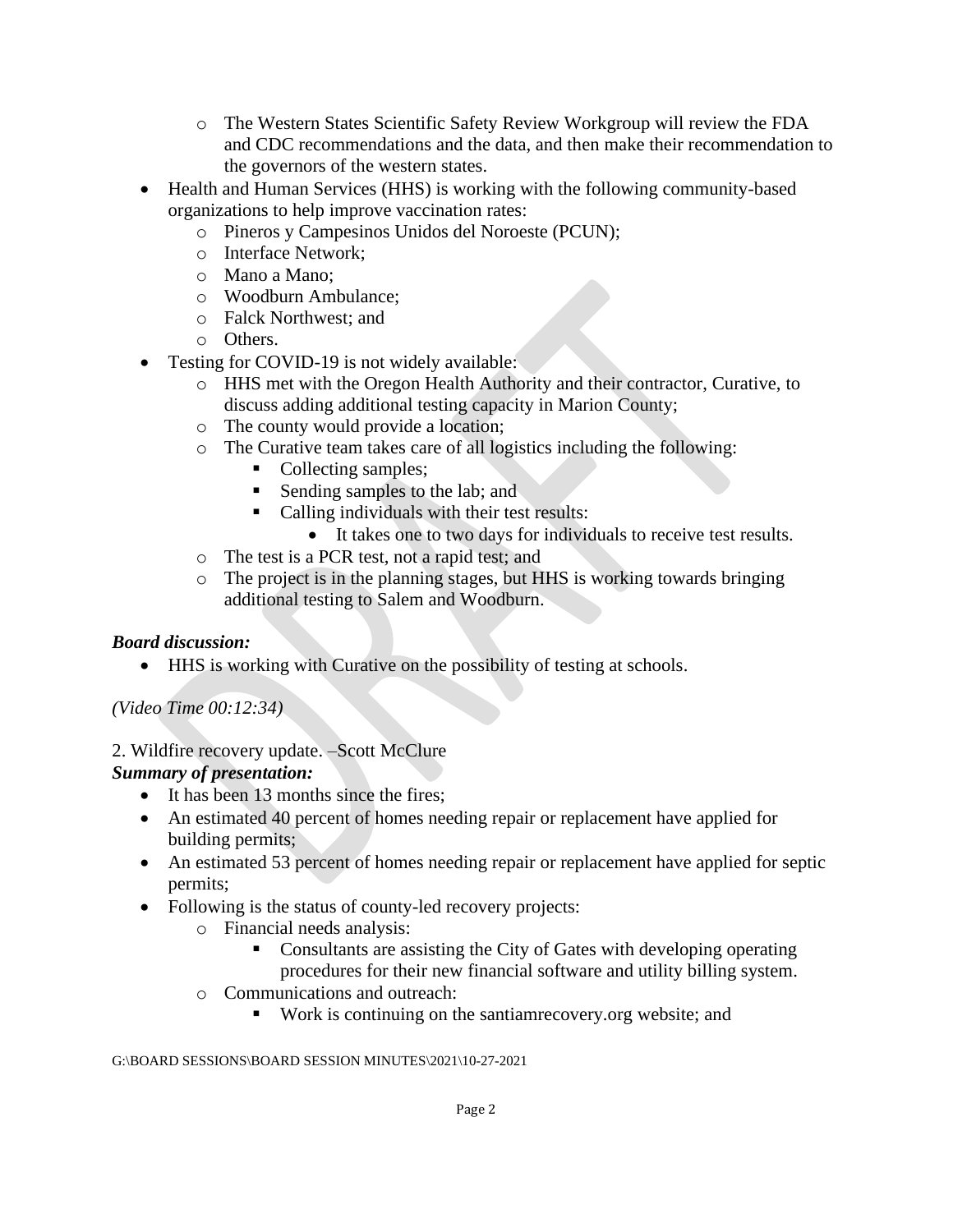- The fire recovery newsletter was completed and distributed via email and to various physical locations within the canyon.
- o Economic impact and opportunities analysis:
	- The pre-fire economic baseline is complete; and
	- Work has begun on developing a picture of the current canyon economy and documenting the economic impacts of the wildfires.
- o Housing:
	- Reviewing the state grants for the North Santiam State Park and City of Gates temporary housing sites; and
	- Working with the housing vendors on production schedules.
- o Health impact assessment:
	- The Oregon State University team has developed and distributed a survey to assess the health impacts of the wildfires.
- o Community visioning and strategic plans:
	- Consultants are organizing vision ideas; and
	- Currently planning on having meetings in the cities of Gates and Detroit in November.
- Federal Emergency Management Agency (FEMA) staff finished the narrative for the recovery efforts;
- Demolition began on Detroit's old reservoir; and
- Septic issues are making commercial development in Detroit difficult:
	- o The pre-wildfire systems were very limited; and
	- o Looking at different solutions including the possibility of a group system.

### *Board discussion:*

- Over the next two weeks World Renew is going to be contacting wildfire impacted individuals to have them complete a survey that will collect the following information:
	- o What did the individuals lose;
	- o How were they impacted by the fires;
	- o Where are they located now; and
	- o What do they need going forward.
- Data collected on housing losses will be used to apply for grants; and
- The commissioners would like Mr. McClure to investigate the possibility of not charging for commercial building permits, similar to what is being done for residential permits.

*(Video Time 00:24:31)*

## **CONSENT**

### BOARD OF COMMISSIONERS

OLCC Applications – Recommended Approval 3. Circle K Stores, Inc., dba, Circle K Store #9641 – Woodburn, Oregon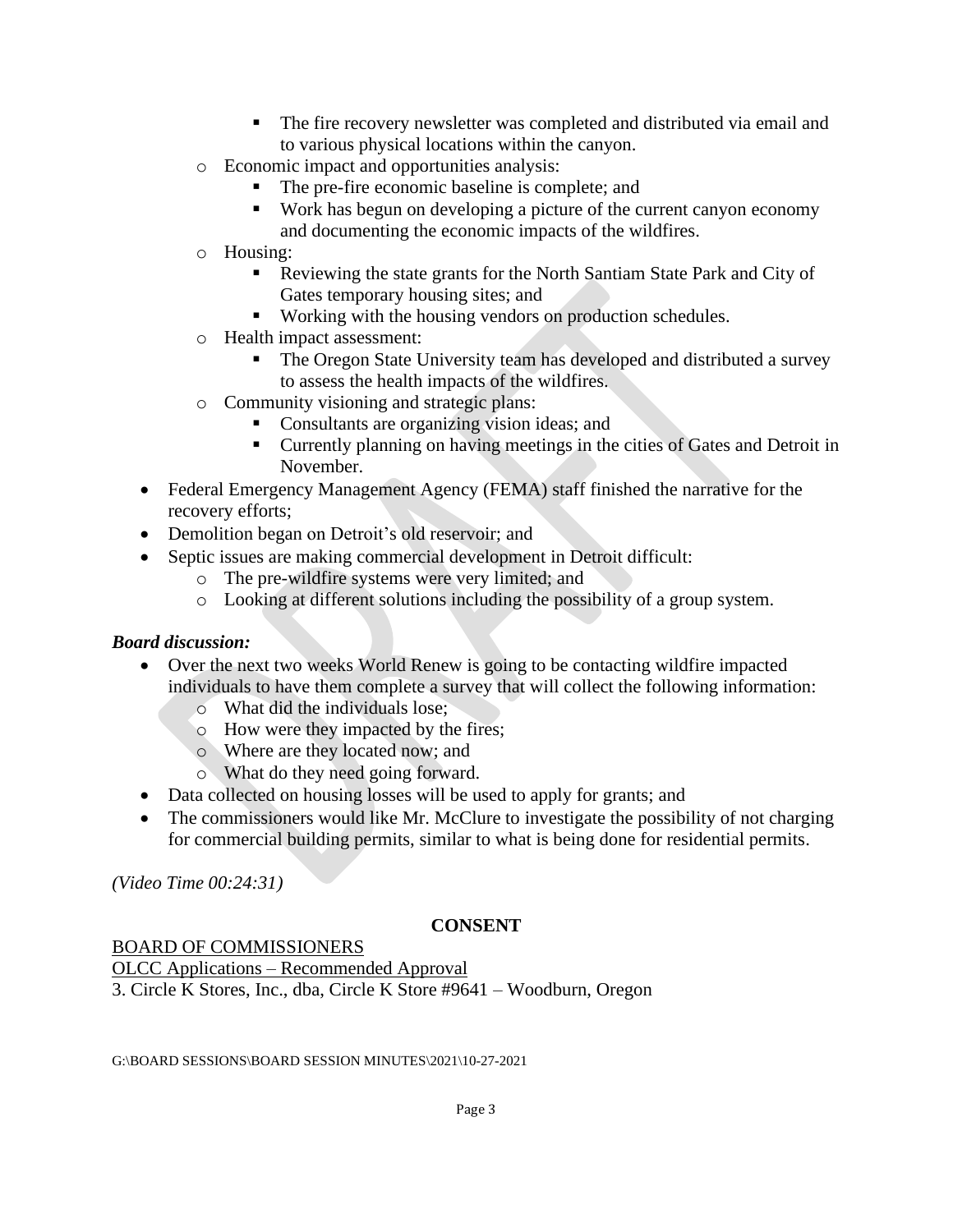#### FINANCE

4. Approve a quitclaim deed for the private sale of foreclosed property for Tax ID #329536 from Marion County to grantees' John E. Davis and Kelly M. Jones.

#### HUMAN RESOURCES

5. Approve a recommendation to uphold the pay grades for classification #094, Chief Administrative Officer and #138, Chief Civil Supervisor; and adjust upward the pay grade for classification #164, Juvenile Probation Case Aide.

#### PUBLIC WORKS

6. Approve Amendment #1 to the Service Agreement with Covanta Marion, Inc. adding definitions and new and amendatory sections.

> **MOTION:** Commissioner Willis moved for approval of the consent agenda. Seconded by Commissioner Bethell; motion carried. A voice vote was unanimous.

# **ACTION**

*(Video Time 00:25:36)*

### BOARD OF COMMISSIONERS

7. Consider approval of a Property Lease Agreement with Ron and Mei-Lan Evans in the amount of \$120,000 for the lease of 2.06-acres of a vacant lot to be utilized for short-term recovery housing for individuals displaced by the 2020 Santiam Canyon Wildfires retroactive from October 1, 2021, through October 31, 2023.

–Scott McClure and Matt Lawyer

### *Summary of presentation:*

- The lease is for property located at 112 East Central Street in the City of Gates;
- The property is the location of one of the temporary housing sites being developed;
- Funding has been received from the state to purchase houses and develop the property: o Sixteen tiny homes are being placed on the property.
- There are four optional one-year renewals written into the contract;
- The county will improve the property;
- The county will manage the property;
- There is an early termination clause written into the contract;
- In the future if the owner chooses to sell the property the county has first right of refusal; and
- The agreement is a requirement of the grant received from Oregon Housing and Community Services.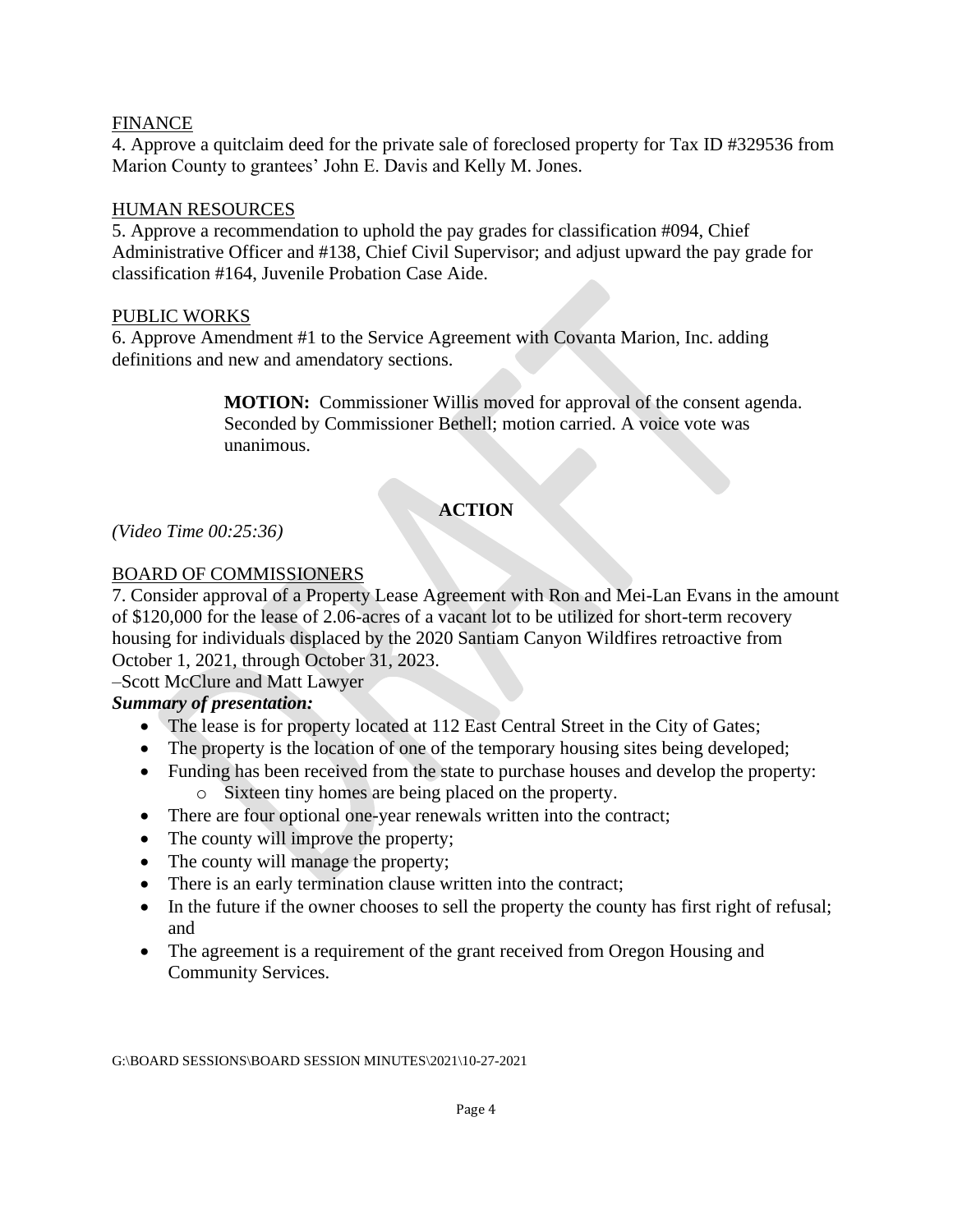### *Board discussion:*

• The tiny homes will be for wildfire impacted households who are still living in motels or RVs.

> **MOTION:** Commissioner Bethell moved to approve a Property Lease Agreement with Ron and Mei-Lan Evans in the amount of \$120,000 for the lease of 2.06-acres of a vacant lot to be utilized for short-term recovery housing for individuals displaced by the 2020 Santiam Canyon Wildfires retroactive from October 1, 2021, through October 31, 2023. Seconded by Commissioner Willis; motion carried. A voice vote was unanimous.

*(Video Time 00:30:37)*

### HEALTH AND HUMAN SERVICES

8. Consider approval of the Purchase Order with Cardinal Health 110 LLC, in the amount of \$1,500,000 for the purchase of opioid treatment medications through the State of Oregon Price Agreement through October 31, 2022. –Ryan Matthews

#### *Summary of presentation:*

- The agreement is for one year with an option to extend for two additional years;
- The \$1.5 million represents the cost of a three-year contract;
- The county's past expenditure on the contract has been \$300,000 to \$400,000 per year;
- The contract provides assisted treatment medications and supplies to individuals enrolled in the county's addiction treatment services program;
- The county has used Cardinal Health for this service for several years; and
- The county has a good relationship with Cardinal Health:
	- o A previous supplier had challenges with delivering on time.

### *Board discussion:*

- The county also offers addiction treatment services to individuals addicted to alcohol, methamphetamines, and other controlled substances;
- The commissioners would like to have a work session with Health and Human Services (HHS) on the various addiction treatment services offered by the county, and on the methamphetamine's addiction crisis taking place;
- The COVID-19 pandemic was challenging to the population requiring addiction treatment services due to the reduction of in person services; and
- With HHS offices reopening for in person services there has been an increase in utilization of these programs.

**MOTION:** Commissioner Willis moved to approve the Purchase Order with Cardinal Health 110 LLC, in the amount of \$1,500,000 for the purchase of opioid treatment medications through the State of Oregon Price Agreement through October 31, 2022. Seconded by Commissioner Bethell; motion carried. A voice vote was unanimous.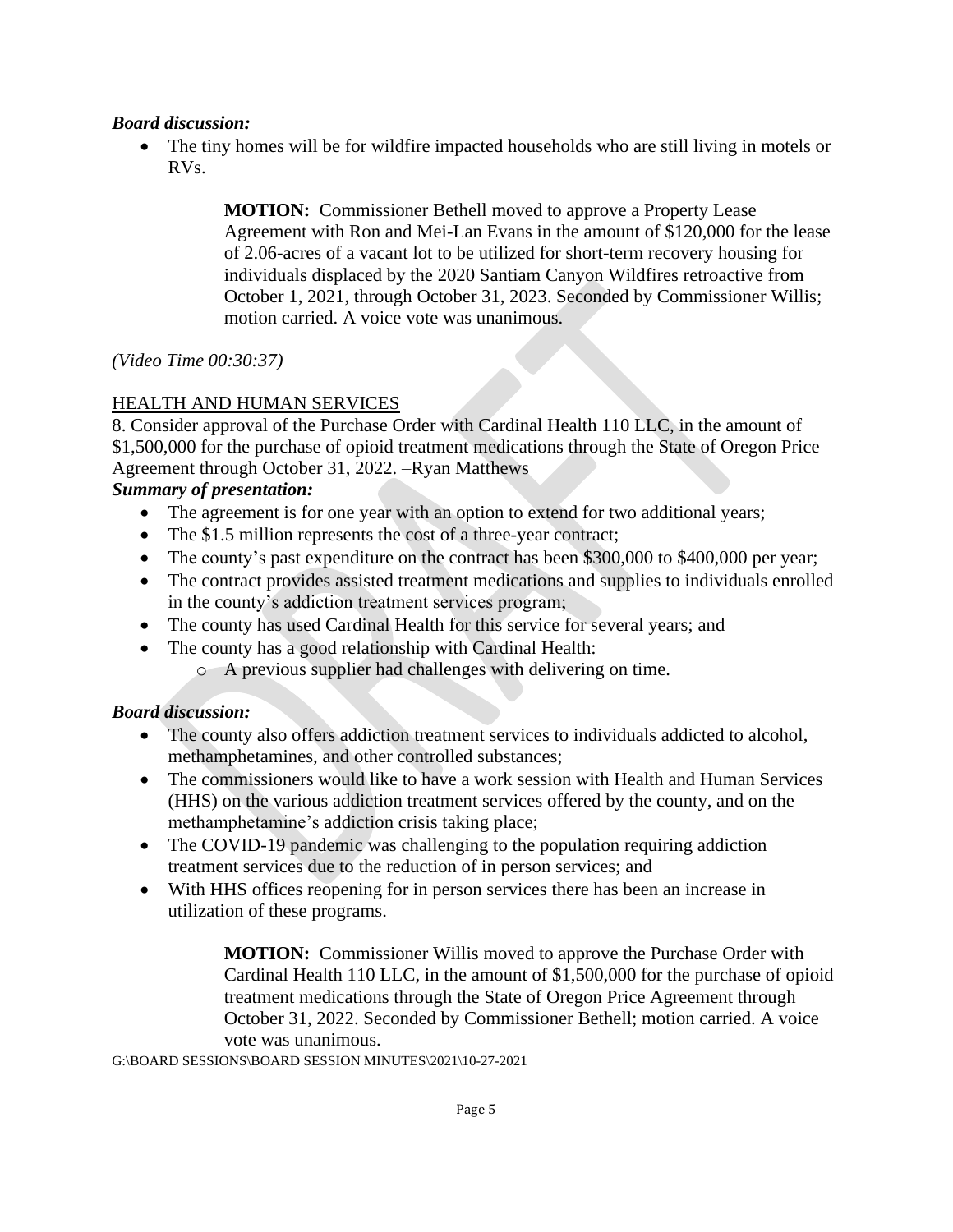### PUBLIC WORKS

9. Consider approval of the Purchase Order with Owen Equipment Co. in the amount of \$470,790.05 for the purchase of one 2022 Vactor 2100 Plus Flusher Vacuum truck through the Sourcewell Cooperative Contract. –Scott Wilson

### *Summary of presentation:*

- The flusher vacuum truck is used by Public Works throughout the year to flush and vacuum debris out of drainage structures;
- The truck performs non-destructive hydro excavation around underground utilities;
- The truck is an important part of Public Works' fleet for stormwater and culvert maintenance;
- The truck also works on wintertime flooding;
- Funding is through the Sourcewell cooperative purchasing group contract;
- The funding is approved by capital expenditures;
- The truck is essential to Public Works;
- The truck will replace existing equipment that has surpassed it's useful life;
- The board has the following options:
	- o Approve the purchase order; or
	- o Withhold approval of the purchase order.
- Staff recommends the approval of the purchase order.

## *Board discussion:*

- The truck's tube can extend up to ten feet and rotate 90 degrees;
- A high-powered vacuum can be added to the tube that can pull debris out of areas that are up to 20 feet deep;
- High pressured water can be directed at material to loosen it up;
- The truck has a debris tank:
- The truck is primarily used to maintain culverts;
- The county currently has two of this type of truck:
	- o One of the trucks has serious mechanical issues.
- The purchase is part of this year's budget.

**MOTION:** Commissioner Bethell moved to approve the Purchase Order with Owen Equipment Co. in the amount of \$470,790.05 for the purchase of one 2022 Vactor 2100 Plus Flusher Vacuum truck through the Sourcewell Cooperative Contract. Seconded by Commissioner Willis; motion carried. A voice vote was unanimous.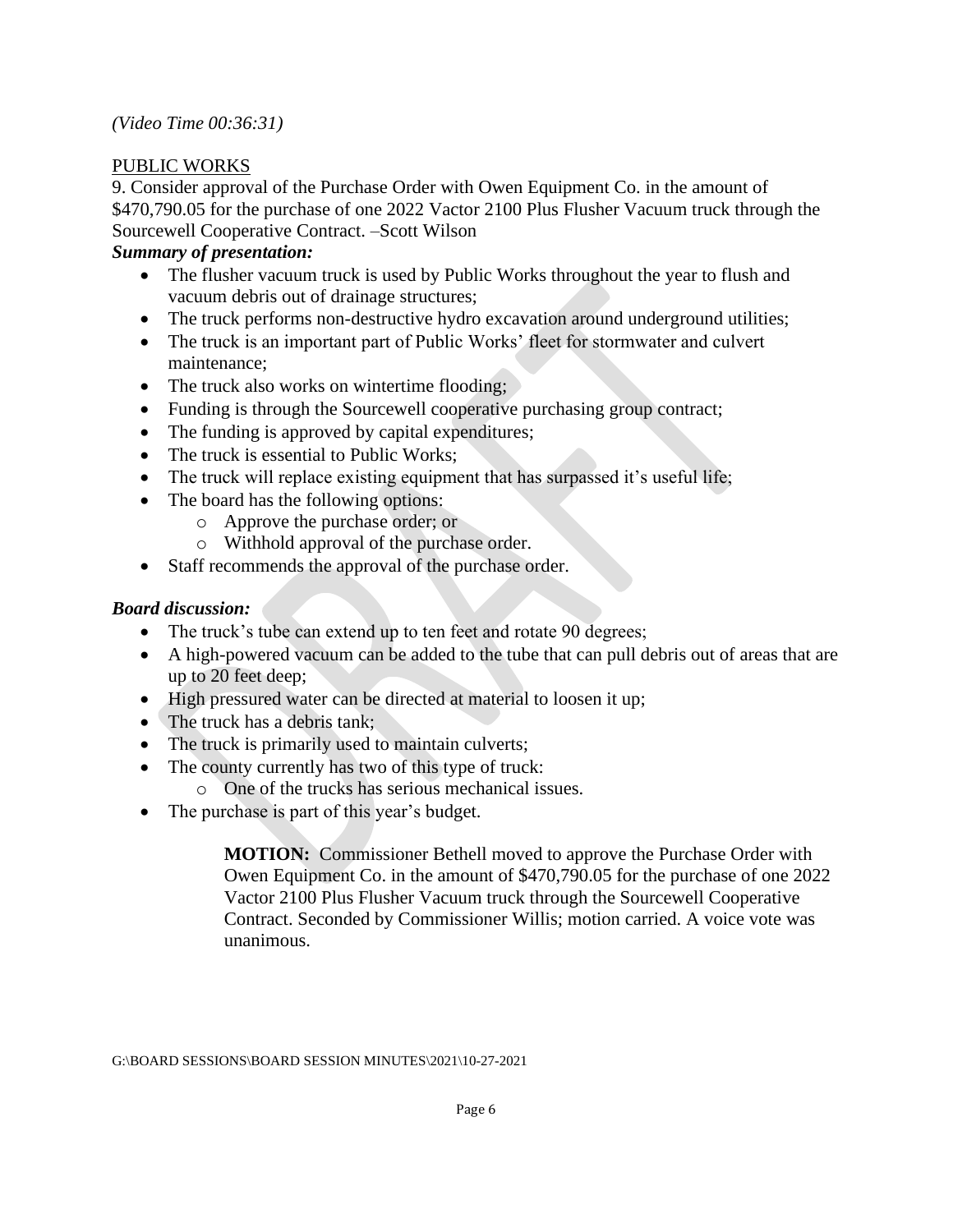*(Video Time 00:43:37)*

Commissioner Cameron stated that Action Items #10, #11, #12, and #13 will all be summarized in one presentation followed by four separate motions.

### *(Video Time 00:43:50)*

10. Consider approval of the Contract for Services with CDR Maguire, Inc. in the amount of \$250,000 to monitor the Winter Storm 2021 debris removal contractors and document work in accordance with Federal Emergency Management Agency (FEMA) requirements through September 30, 2022. –Scott Wilson

### *Summary of presentation:*

- Mr. Wilson's presentation covered Action Items  $#10, #11, #12,$  and  $#13$ ;
- The four contracts are for cleanup efforts related to the 2021 winter storm;
- Bids were formally solicited from tree service companies to provide hazardous tree removal and debris cleanup;
- Awarding contracts to three companies will allow the county to maximize efficiency and meet FEMA deadlines;
- There are currently over 1,700 trees that have potentially hazardous limbs;
- There are numerous sites that have debris piles that need to be picked up;
- Contracting out these services is preferred due to the specialized high reach equipment and larger trucking capacity that is required;
- Contracting out these services allows operation teams to perform their regularly scheduled road repair and maintenance work;
- One company responded to the solicitation for contract for services for a debris removal monitoring firm with FEMA documentation experience;
- The monitoring contractor will be responsible for the following:
	- o Assessing current county documentation practices and recommending enhancements;
	- o Monitoring debris removal contractors;
	- o Documenting work with workflow tracking and photos; and
	- o Coordinating debris removal efforts in a manner that maximizes the potential for FEMA reimbursement.
- Federal reimbursement for Action Items #10, #11, #12, and #13 is expected to be at a rate of 75 percent;
- The board has the following options for each contract:
	- o Approve the contract; or
	- o Withhold approval of the contract.
- Public Works staff recommends approval of all four contracts.

### *Board discussion:*

• The debris collected will be taken to Brown's Island;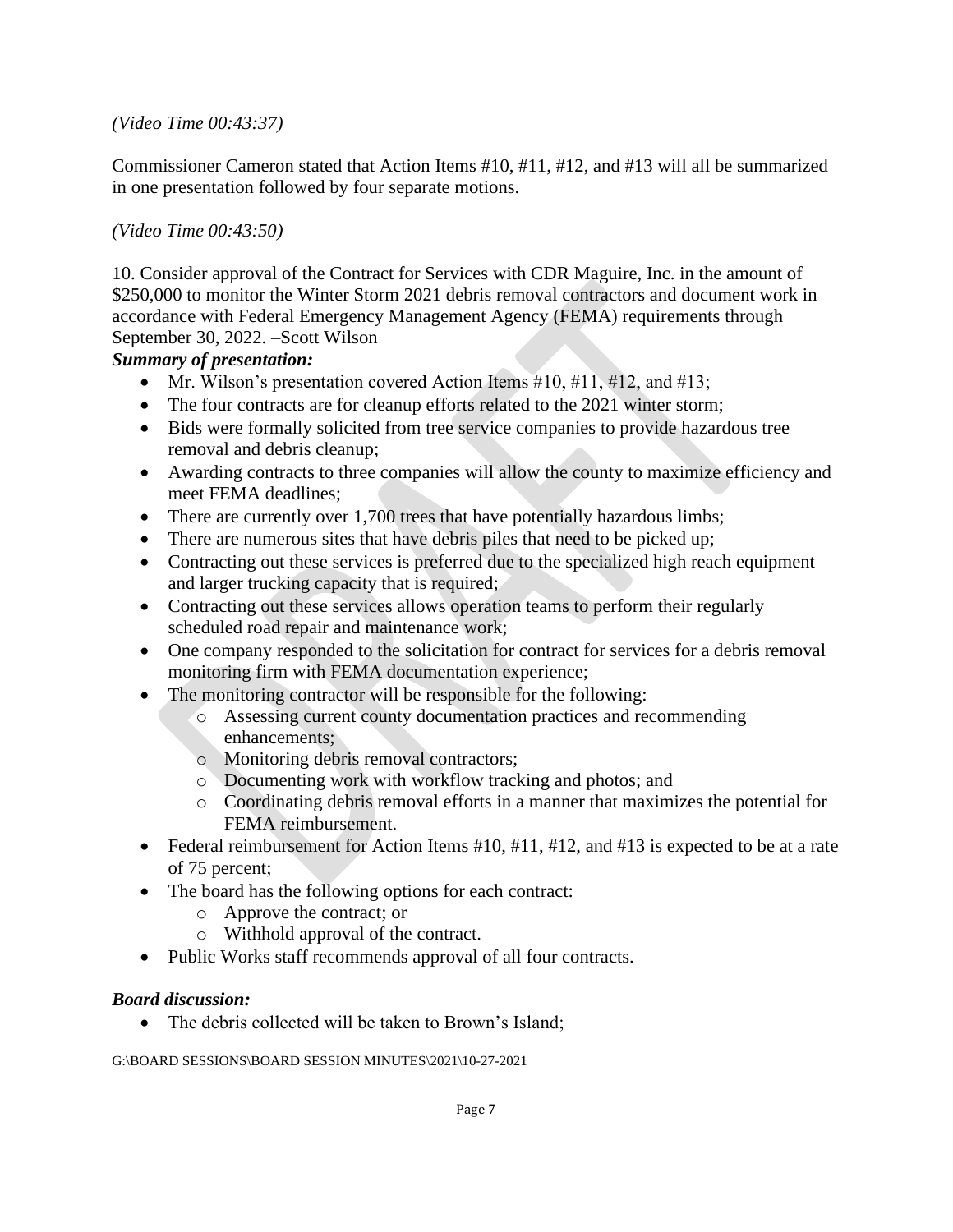- The work must be completed by spring 2022 to meet FEMA's deadline:
	- o Public Works' goal is to complete the work by the end of winter 2022.
- Within the contracts is a pricing structure for tree removal that is based on the size of the tree; and
- The monitoring contractor will assign work to the other three contractors and provide progress reports to the county.

**MOTION:** Commissioner Willis moved to approve the Contract for Services with CDR Maguire, Inc. in the amount of \$250,000 to monitor the Winter Storm 2021 debris removal contractors and document work in accordance with Federal Emergency Management Agency (FEMA) requirements through September 30, 2022. Seconded by Commissioner Bethell; motion carried. A voice vote was unanimous.

#### *(Video Time 00:56:17)*

11. Consider approval of the Contract for Services with TFR Enterprises, Inc. in the amount of \$500,000 to provide winter storm tree and vegetative debris removal services through September 30, 2022. –Scott Wilson

> **MOTION:** Commissioner Willis moved to approve the Contract for Services with TFR Enterprises, Inc. in the amount of \$500,000 to provide winter storm tree and vegetative debris removal services through September 30, 2022. Seconded by Commissioner Bethell; motion carried. A voice vote was unanimous.

#### *(Video Time 00:56:37)*

12. Consider approval of the Contract for Services with Mountain View Tree Services LLC, in the amount of \$500,000 to provide winter storm tree and vegetative debris removal services through September 30, 2022. –Scott Wilson

#### *Board discussion:*

- Commissioner Bethell stated for the record that her son is an employee of Mountain View Tree Services:
	- o The potential conflict was noted for the record.

**MOTION:** Commissioner Willis moved to approve the Contract for Services with Mountain View Tree Services LLC, in the amount of \$500,000 to provide winter storm tree and vegetative debris removal services through September 30, 2022. Seconded by Commissioner Bethell; motion carried. A voice vote was unanimous.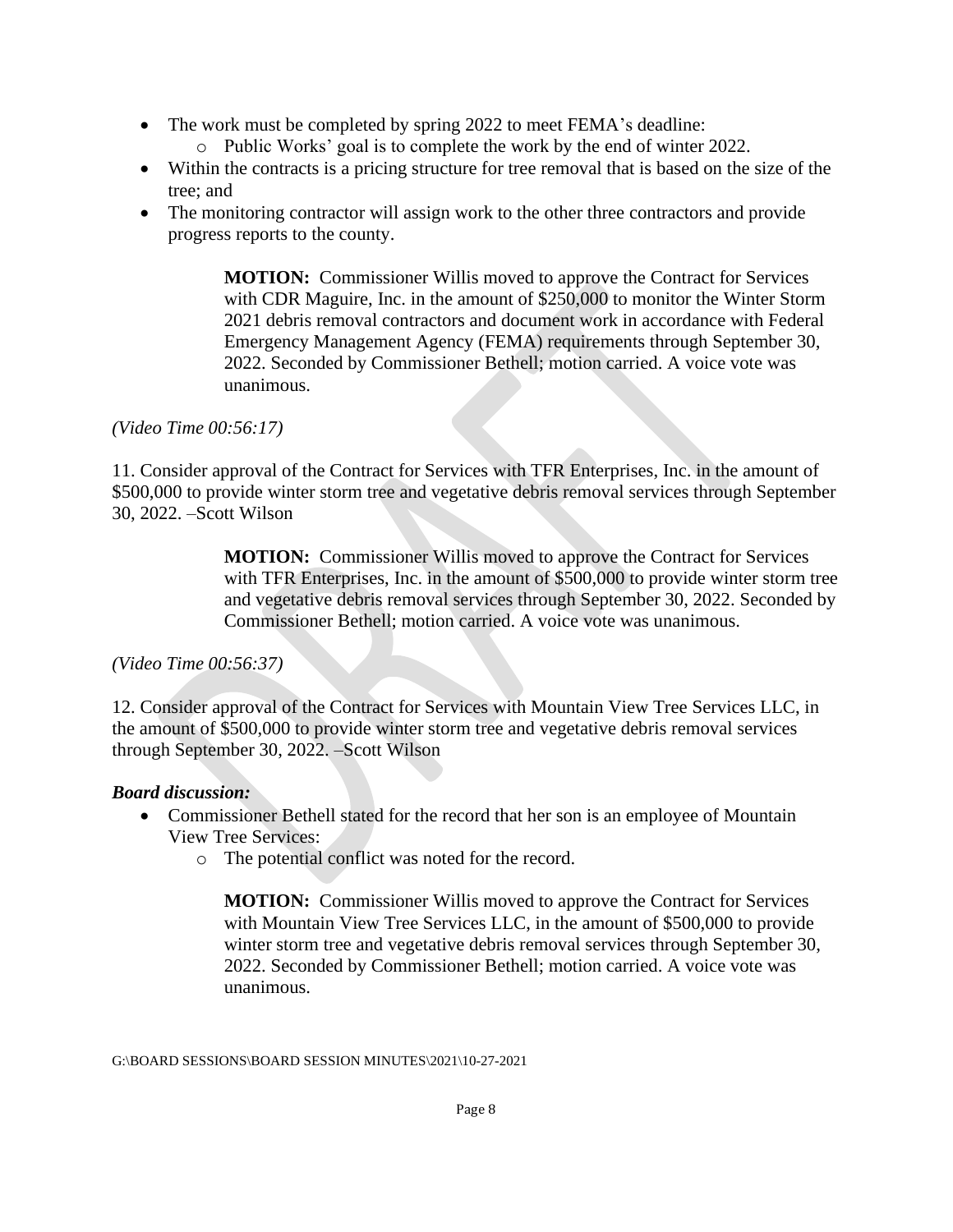*(Video Time 00:57:22)*

13. Consider approval of the Contract for Services with O'Malley Brothers Corporation in the amount of \$500,000 to provide winter storm tree and vegetative debris removal services through September 30, 2022. –Scott Wilson

> **MOTION:** Commissioner Willis moved to approve the Contract for Services with O'Malley Brothers Corporation in the amount of \$500,000 to provide winter storm tree and vegetative debris removal services through September 30, 2022. Seconded by Commissioner Bethell; motion carried. A voice vote was unanimous.

#### **PUBLIC HEARINGS 9:30 A.M.**

None.

*(Video Time 00:58:11)*

Commissioner Cameron read the calendar.

*(Video Time 01:01:02)*

### *Board discussion:*

Commissioner Bethell gave an update on housing projects in the canyon:

- At the monthly Marion County Housing Authority Board meeting two resolutions were approved:
	- o A resolution was approved that allows the housing authority to enter into a partnership with Green Light Development and Home First Development to build two housing developments in the following locations:
		- A 72-unit development in Stayton; and
		- A 54-unit development in Mill City.
	- o The developments are being funded by a Local Innovation Fast Track (LIFT) grant; and